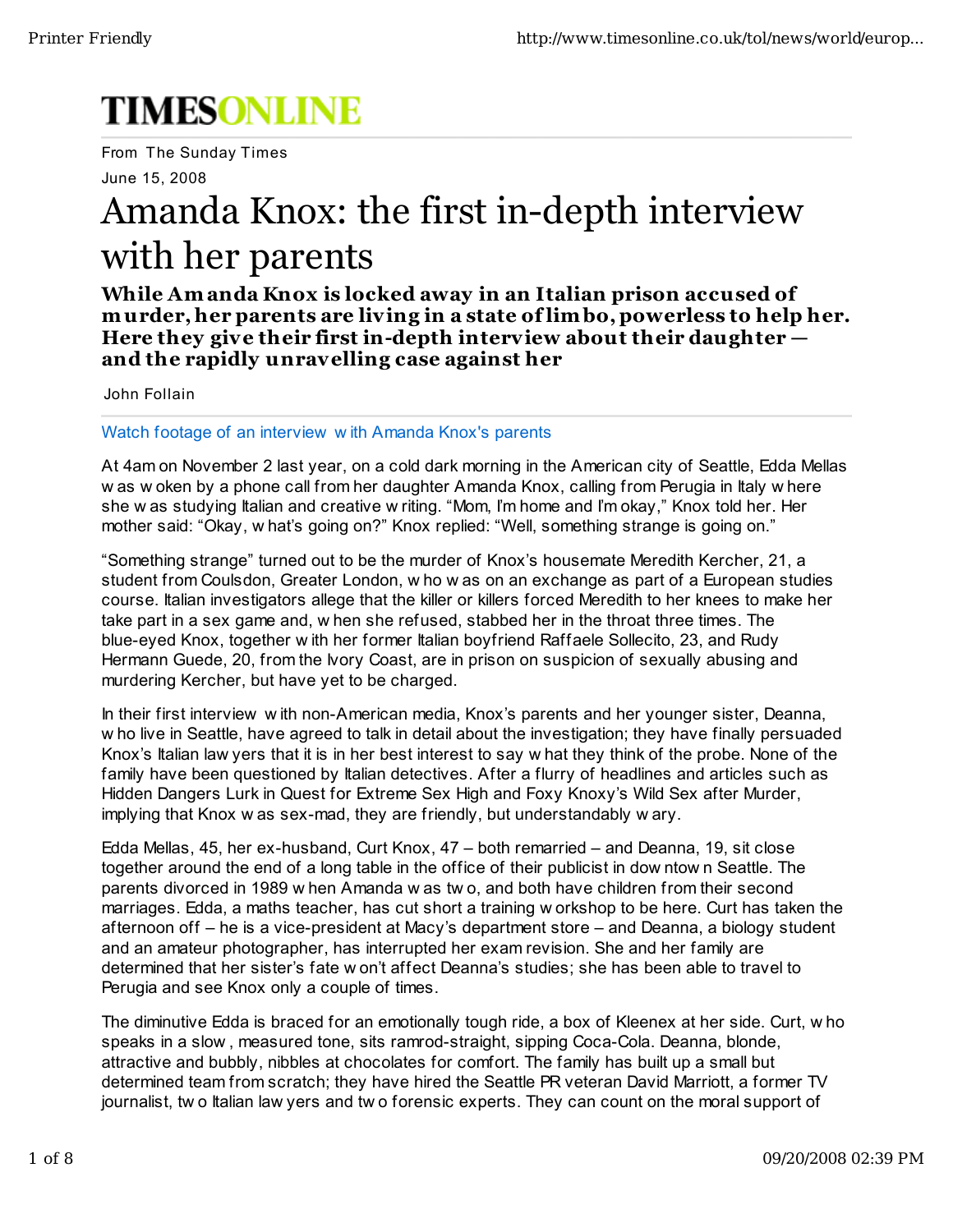Knox's university friends. But they have no pow erful contacts and are considering appealing to their congressman for help.

When Knox, 20, w as jailed in Perugia after Meredith's murder, a senior police officer proclaimed: "Case closed." Knox had "confessed" to being in the cottage w hen Meredith died, investigators said, and forensic evidence marked her out as guilty. Rejecting last month a demand that Knox be moved from jail because of the w eakness of the case against her to a shelter run by the Catholic charity Caritas, Judge Claudia Matteini, in charge of preliminary investigations, w rote that Meredith w as "subjected to several violent acts characterised by extreme cruelty in a hideous crescendo, surely a sign of personalities w ho w ere perverse and w ithout any inhibitions".

The judge added: "There w as first an act of suffocation, probably to stop her shouting, then of strangulation, given the marks of ruptured blood vessels found on her neck, then repeated cuts w ith a sharp w eapon also in the neck area, one of w hich brought about her death." The judge w rote there w as "serious evidence" against Knox and expressed her "dismay and apprehension" at her cold, detached manner follow ing the murder; the judge w as struck by a w oman so young "finding it so easy to govern her state of mind".

But today, part of the investigation is unravelling. The same judge threw out Knox's "confession" in April, doubts have been raised about the alleged "murder w eapon" and DNA traces linked to the suspects, and the prosecutor leading the case is accused of w rongdoing in a separate probe. There is still no precise explanation of w hy, how , at w hat time or by w hom Meredith w as murdered.

#### ) ) ) ) )

Despite her parents' middle-class jobs, Amanda Knox grew up in a w orking-class area of Seattle. Asked how the divorce affected Knox, Curt says he moved only five blocks aw ay and Deanna adds: "We w alked backw ards and forw ards. Our neighbourhood w as aw esome. I w ouldn't change my childhood for anything." The family recalls Knox as violent only on one occasion, w hen a boy w as picking on Deanna at school. Knox, 7, gave him a bloody nose and w as punished for it. "My sister can't kill a spider. When I'd find a spider in my room I'd tell her 'Kill it,' but she w ould get a glass and take it outside," Deanna says.

At the Jesuit-run, £5,900-a-year Seattle Preparatory School, Knox got top marks, acted in plays, sang in the choir and w on an aw ard for being an "extraordinary student" at 13. Curt says: "Amanda loves to find out new things, to have new experiences and to get to know people." Deanna adds: "She likes things that are new and exciting – the bigger it is, the more fun she has."

The w ay her family describe her, Knox sounds more a tomboy than a man-eater. She hated make-up and w as keen on rock-climbing and soccer, among other sports. Her nickname "Foxy Knoxy" comes not from romantic conquests but from the soccer pitch – "She got that nickname w hen she w as 11 because she w as intense. She w as a defender; she'd crouch and come out of now here to stop people," Deanna says.

Deanna snorts w ith laughter w hen asked about media reports that her sister is "a man-eater". She says: "That's ridiculous. Amanda didn't have her first boyfriend until university, w hen she w as 19. She's kind of a late bloomer. We talked about guys because I had a serious boyfriend w ay before she had one. I'd feed her advice." The family says they know of only tw o boyfriends before Knox left for Italy; her American friends have refused to talk about her private life, but they too have denied she is "a man-eater".

At Washington University, w here she studied Italian, German and creative w riting, Knox w as again the model student, achieving top marks. In December 2006 she posted a story on MySpace in w hich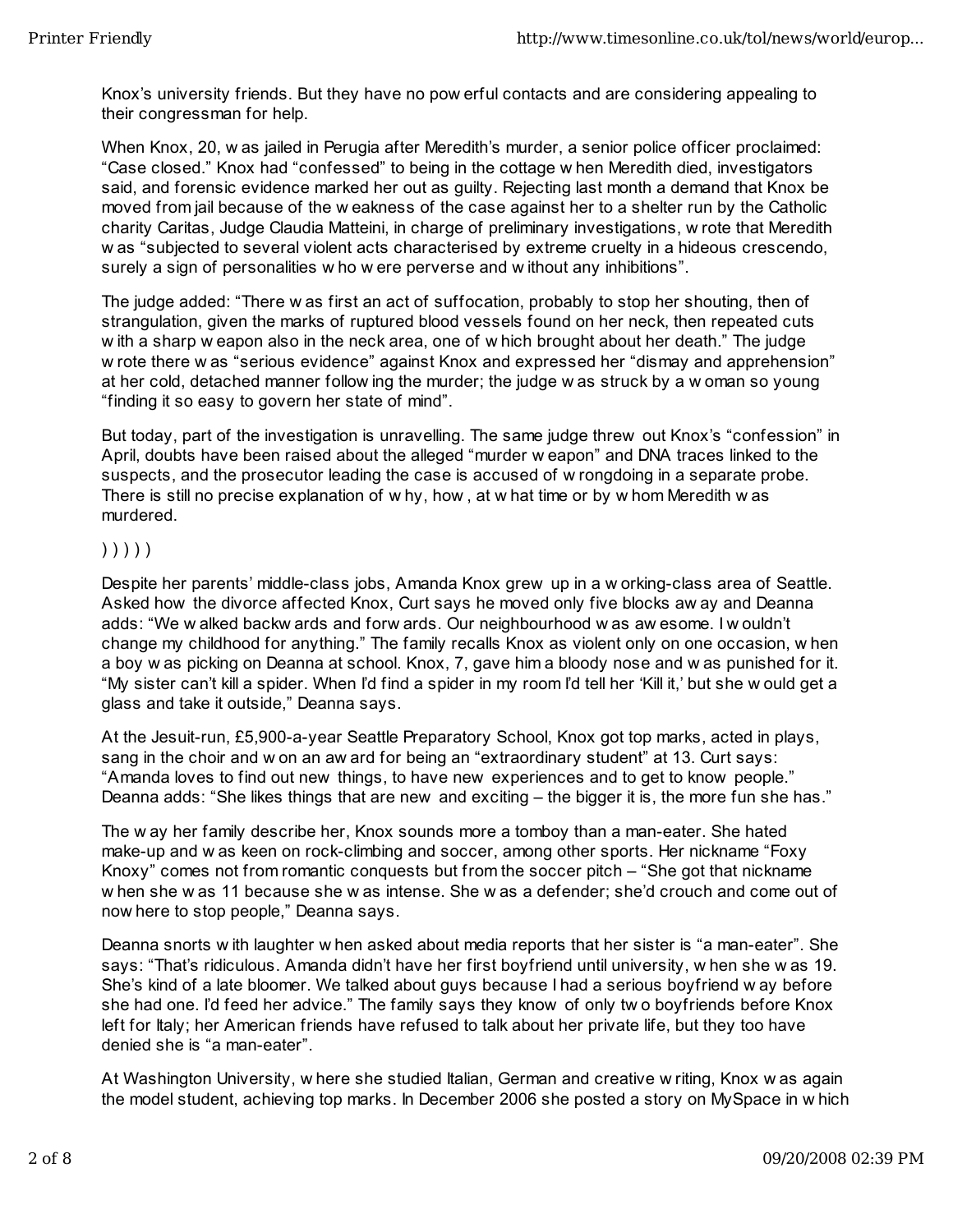a young w oman drugs and rapes another w oman. It reads in part: "She fell on the floor, she felt the blood on her mouth and sw allow ed it. She couldn't move her jaw and felt as if someone w as moving a razor on the left side of her face." Her family claims to have spoken to the teacher w ho made her w rite this as a course assignment. She w as told to w rite everything that happens right up to a crime. Curt says: "Amanda w as graded dow n because the story she w rote w asn't dark enough. It w asn't w hat the teacher w anted." University authorities have banned staff from talking publicly about Knox.

Knox decided to spend a few months studying in Italy. This got Edda w orried because she saw her daughter as too trusting, seeing good in everyone. "I hoped she w ould learn a bit of fear before she left. I didn't w ant her to go through life afraid, but I w anted her to have a little fear as far as self-preservation goes," Edda says.

Edda and Curt took Knox out to dinner. Curt told her: "How are w e going to be able to help you if something happens? What happens if you get sick? We're not a short distance aw ay." Edda told her: "Try to be w ary, to pay attention to w hat's going on around you. Don't trust everyone you meet." Knox answ ered breezily: "Okay, Mom, I w ill. I w ill be fine." The parents told her to be careful about Italian men, but didn't w orry too much. They thought Edda's relatives – her mother is German and she has family in Germany, Sw itzerland and Austria – could step in if needed.

Knox travelled to Perugia in August last year, accompanied by Deanna. They visited relatives on the w ay. At a museum in Graz, Austria, Deanna photographed Knox as she pretended to fire a machinegun. The picture has been w idely published as evidence of Knox's supposedly w arped nature. "We w ere just goofing around," Deanna says. I ask her about the caption on the picture, w hich reads "The Nazi". Deanna replies cheerfully: "Oh yeah, she w rote that. We're of German descent – w e w ere just goofing off."

Deanna makes short shrift of w hat the family sees as one of many slurs on Knox, an e-mail she sent to a friend in w hich she said she had sex w ith an Italian on a train during that journey. "That is so untrue. I w as everyw here w ith her. It's true w e met a guy called Federico and w e had dinner w ith him. But nothing happened. I think Amanda w as just making fun of Italian men. They stare at you a lot more than men do here. "

It w as Deanna w ho found her sister the w hitew ashed cottage w here Meredith w as to settle tw o months later. "I w as w aiting for Amanda outside the university, and I saw a girl putting up a poster about an appartamento. I w ent up to her, then ran to get Amanda." The cottage, a short w alk aw ay and w ith a stunning view over the hills, bow led Knox over. "She w as in love w ith the cottage. Her first w ords w ere 'Oh, my gosh!' She loved the view and having w ilderness around her," Deanna says. After a few days the girls flew home, w ith Knox impatient to return to Italy.

### ) ) ) ) )

Knox started her course in Perugia in October, one of 40,000 Italian and foreign students draw n to the picturesque city. She started a relationship w ith Sollecito, a urologist's son and engineering student. Knox told her mother: "Raffaele looks like Harry Potter. He's a nice quiet guy, really smart." "Amanda w as infatuated w ith Raffaele, but I don't think you fall in love in just a w eek," Edda says. Knox told her family nothing about Sollecito's hobby, w hich he had had since he w as 13, of collecting knives and unsharpened sw ords.

Knox couldn't have been happier. "I'm having the time of my life. I love my housemates, I love school and I love the job I'm doing," she told Edda. She said she had a new housemate: "Her name is Meredith. She's from England. She's really nice and I really like her," Knox told her sister. She w ent to Perugia's chocolate festival w ith Meredith in late October. "Meredith is fun. We had a great time,"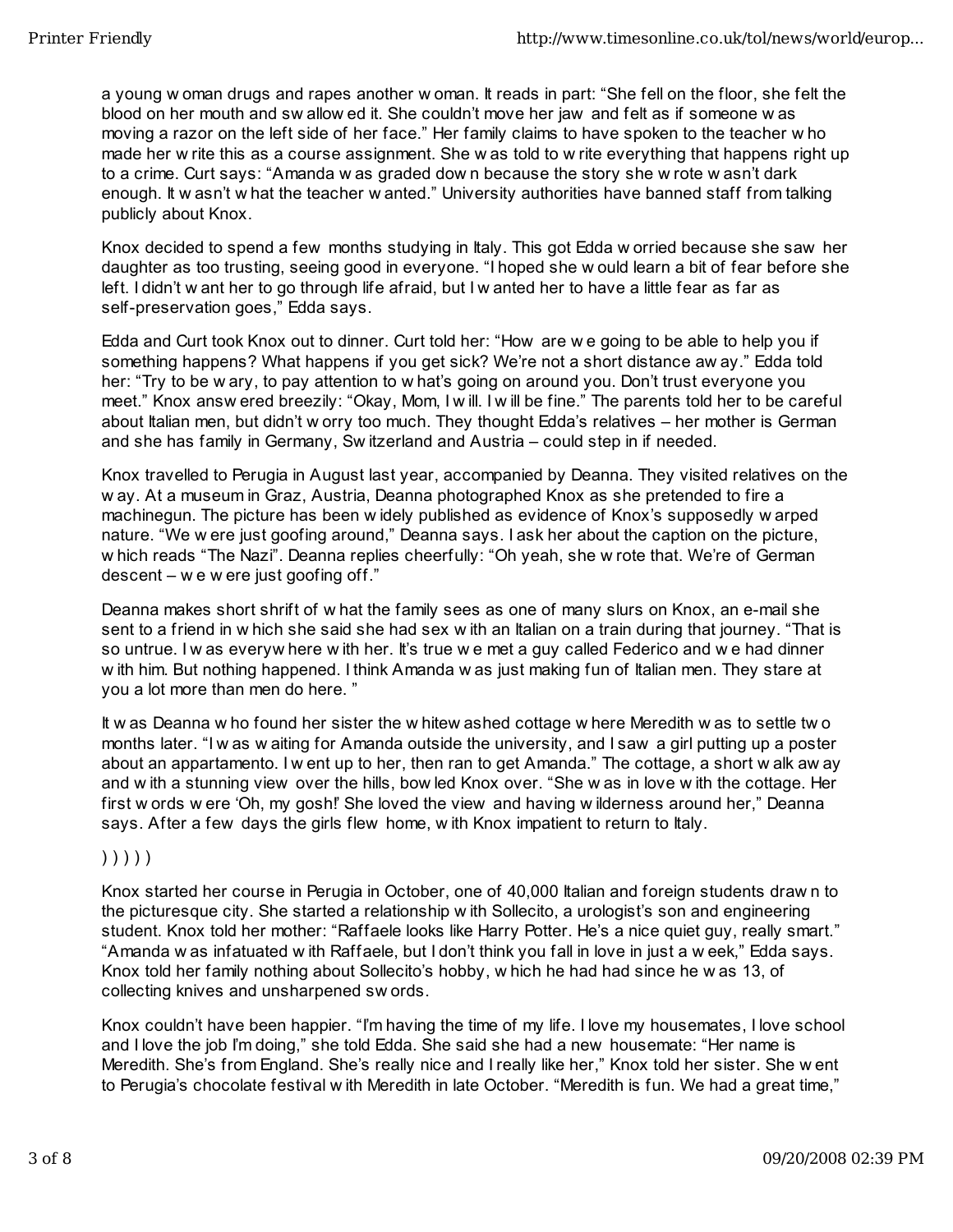Knox e-mailed. She also described Meredith as "beautiful, nice and fun and caring".

Meredith, a European-studies student at Leeds University, w as not as taken by Knox. Meredith's father, John, testified that she told him: "Amanda arrived only a w eek ago and she already has a boyfriend." The remark strikes Knox's family as odd. "I don't understand that. Amanda didn't date anyone before Raffaele," Edda says. Apparently, in this case at least, Knox had chosen not to tell her family everything: Daniel de Luna, a Rome student, has testified he slept w ith Knox at her home on October 20.

Knox began w orking in a bar called Le Chic tw o evenings a w eek. Edda told her to call her on those evenings w hen she got home. "I've alw ays w orried about my girls w alking around at night," Edda says. Knox reassured her, saying students sat out on the steps of the cathedral late and the tow n w as safe. Deanna says her sister often made social blunders, such as stretching herself in a restaurant because she w as full, or failing to realise a man w as flirting w ith her. "Amanda's book-smart, but not street-smart," Deanna says.

When Knox first called Edda to say "something strange is going on", she said she had spent the night at Sollecito's flat, w here they w atched a film. She w ent home in the morning to have a show er, but found the front door open. She thought someone may have gone out into the garden. The door to Meredith's bedroom w as closed and Knox assumed she w as sleeping. It w as only w hen she stepped out of the show er that she noticed a few spots of blood by the sink.

Perhaps someone had cut themselves or one of the girls had her period. What really struck her as odd w as finding the lavatory unflushed; the girls alw ays flushed it. She said she w ent to Sollecito's flat, they had breakfast, then she took him to the cottage. Knox managed to call tw o of her three housemates: "I can't get hold of Meredith. Meredith's door is locked. We tried to pound on the door to w ake her and she's not answ ering." Edda told her to call the police. There w as no panic in Knox's voice, just w orry. (Later, Edda asked Knox how she had felt then. "My mind didn't jump to murder: it's not something that comes into my life experience," she replied.)

Edda w as sitting up in bed w ide aw ake w hen Knox called less than an hour later. She heard shouting in the background as Knox burst out: "Oh my God, they're screaming about a foot near the cupboard, the cops are screaming. I'm outside the house. I don't know w hat's going on. I gotta go." She called back moments later – Edda says this time Knox w as extremely agitated. She said: "It's not a foot, there's a body. They've found a body near the cupboard or in the cupboard, I can't make out w hich." Edda asked: "Who is it?" Knox replied: "I don't know , I haven't seen but no one can get hold of Meredith. It's Meredith's room. I gotta go, the police w ant to talk to me."

Meredith's family have spoken about their loss in public only once. Her sister, Stephanie, said she "w as one of the most beautiful, intelligent, w itty and caring people you could w ish to meet".

Over the next couple of days Edda and Knox spoke many times. I try to press the family on Knox's emotionless manner after the murder. Edda says she w as more in shock than in tears, and she didn't like to ask her about Meredith's death so as not to upset her. "I asked her if she w as okay. The fact that she seemed okay, that she w as concentrating on helping the police, made me feel better." Knox told her mother: "I need to answ er the questions to try to help the police figure out w hat happened. I can't believe someone w ould do this. They gotta find w ho did this." Edda said: "I'm so proud of you for trying to do something."

When police searched the cottage, Knox w as filmed kissing Sollecito briefly three times w hile they stood outside. Deanna says: "That w as for comfort. They're rubbing each other's backs for comfort. They're not french-kissing!" Nor does the family give any importance to another film, of the pair buying thongs for Knox. The shop's ow ner has said he heard Sollecito tell her: "You can put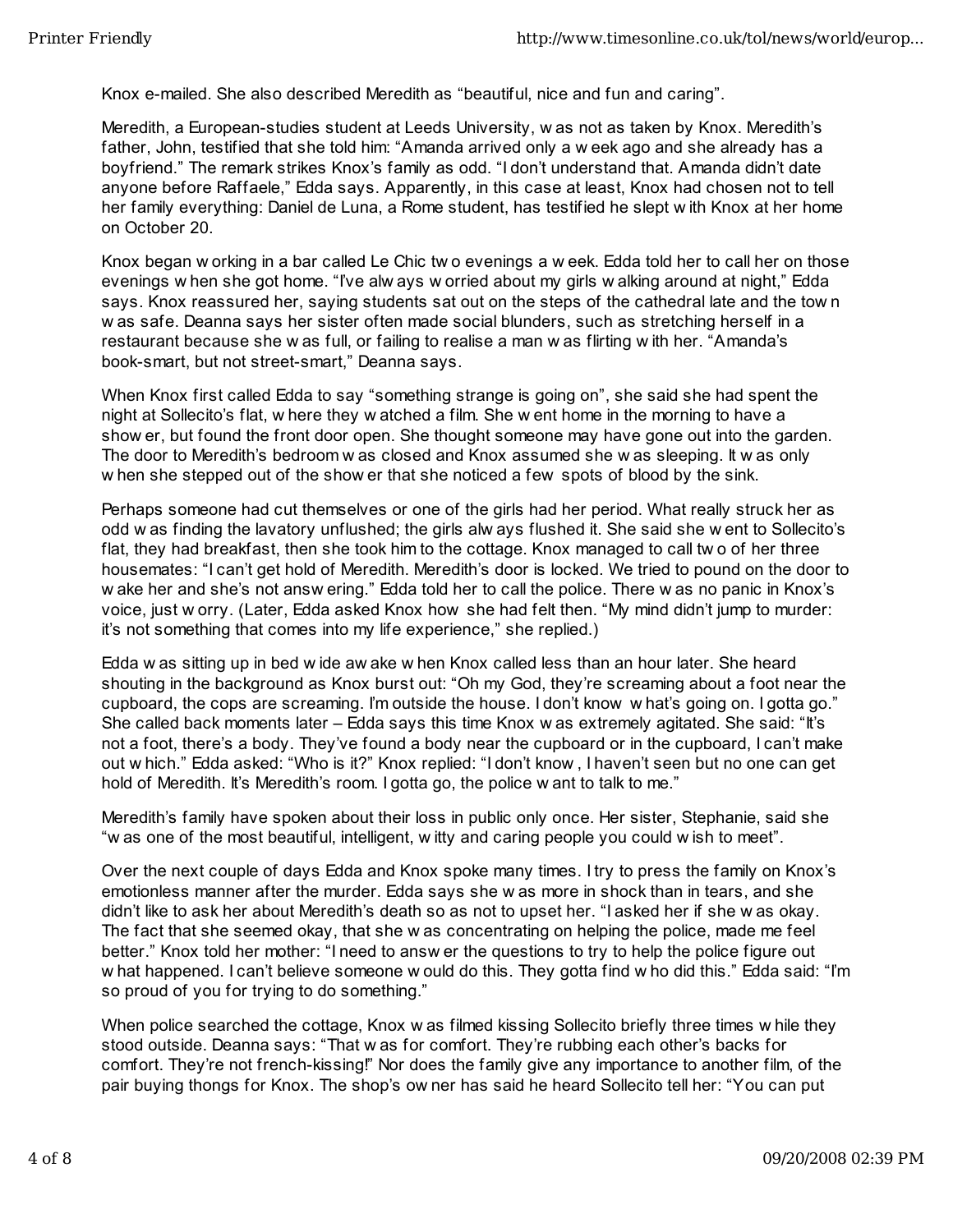these on at home and w e'll have w ild sex." Edda says: "The cottage w as sealed off. [Knox] needed underw ear. I don't believe Raffaele said that, but w hen people are going through a rough time they find w ays of making themselves laugh."

#### ) ) ) ) )

On November 6, five days after Meredith's murder, Knox w as interrogated by police for nine hours until she signed a statement at 5.54am. Her family says that despite her good marks at university, Knox w as not fluent in Italian, but no professional interpreter w as present, only a police officer w ho could speak English and w ho w as not alw ays there. She w as given no food and no w ater for all the nine hours. "I've never been so scared in my life," Knox told Deanna later. Curt says: "Amanda w as abused physically and verbally. She told us she w as hit in the back of the head by a police officer w ith an open hand, at least tw ice. The police told her, 'If you ask for a law yer, things w ill get w orse for you' and 'If you don't give us some explanation for w hat happened, you're going to go to jail for a very long time.'" Edda adds tearfully: "She w as told she w ouldn't ever see her family again, and her family is everything to her." Knox gave them a description of the officer w ho allegedly struck her, but it cannot be published for legal reasons. The Perugia police have denied striking her and have said she understood w hat she w as signing.

Only a small part of Knox's taped statement has been leaked to the media; the full transcript hasn't surfaced, but according to Curt, the police asked Knox to "visualise w hat could have happened". The family says it w as the police w ho brought up the name of Patrick Diya Lumumba, the Congolese ow ner of the bar w here she w orked. She first told police: "I recall in a confused w ay that he killed her." Later she said: "I think I w as in the kitchen. At a certain point I heard Meredith's screams and I w as afraid and I covered my ears." She then w rote a four-page account going back on her previous statement, saying she w as at Sollecito's house on the afternoon and night of the murder. Knox w rote she w as "very confused" about those hours, that she w as high on cannabis at Sollecito's house. She w rote: "I didn't kill Meredith. That's all I know for sure."

The family look genuinely embarrassed w hen I ask them about Knox claiming she w as so high on cannabis that she couldn't recall precisely w hat happened. "She w asn't a regular smoker of pot. A pothead is someone w ho smokes every w eekend; Amanda tried it maybe tw ice the w hole time she w as in Seattle," Deanna says. Her parents look as if they are hearing this for the first time. Doesn't it show Knox became "w ilder" in Perugia, I ask? "She likes to try everything," Deanna replies.

Tw o months ago, the "confession" that Knox w as in the kitchen of the cottage w as throw n out by Italy's supreme court on the grounds she had no law yer present – the first "w in" achieved by the family since Knox's arrest. It is not the only hole in the investigation. Lumumba w as first arrested, jailed for tw o w eeks, then cleared in May of any suspicion. CCTV footage that investigators initially said show ed Knox w alking to the cottage at 8.40pm before Kercher arrived home on the night of the murder, has been dismissed; a judge ruled the quality of the footage w as too poor to be of use. The time of the murder is still uncertain, estimated by a forensic pathologist to have been "no more than tw o to three hours after the victim's last meal". The time of the meal is unknow n, but Kercher left a friend's house to return to the cottage at about 9pm.

Now Knox's family challenges the w ay the investigation has been conducted, its findings and even the prosecutor leading it. The w ay the crime scene has been handled is "shoddy", Curt says. Tw o police videos dated November 3 and December 18, broadcast in April in the Channel 4 Cutting Edge documentary Sex, Lies and the Murder of Meredith, show the clasp of Meredith's bloodied bra, on w hich Sollecito's DNA w as found, w as moved about 4ft. "[Meredith's] mattress w asn't in the bedroom; it w as in the living room on top of a couch and flipped upside dow n, and Meredith's clothes w ere piled up, so there could be cross-contamination. It's unbelievable. The w hole room had been turned upside dow n," Curt says.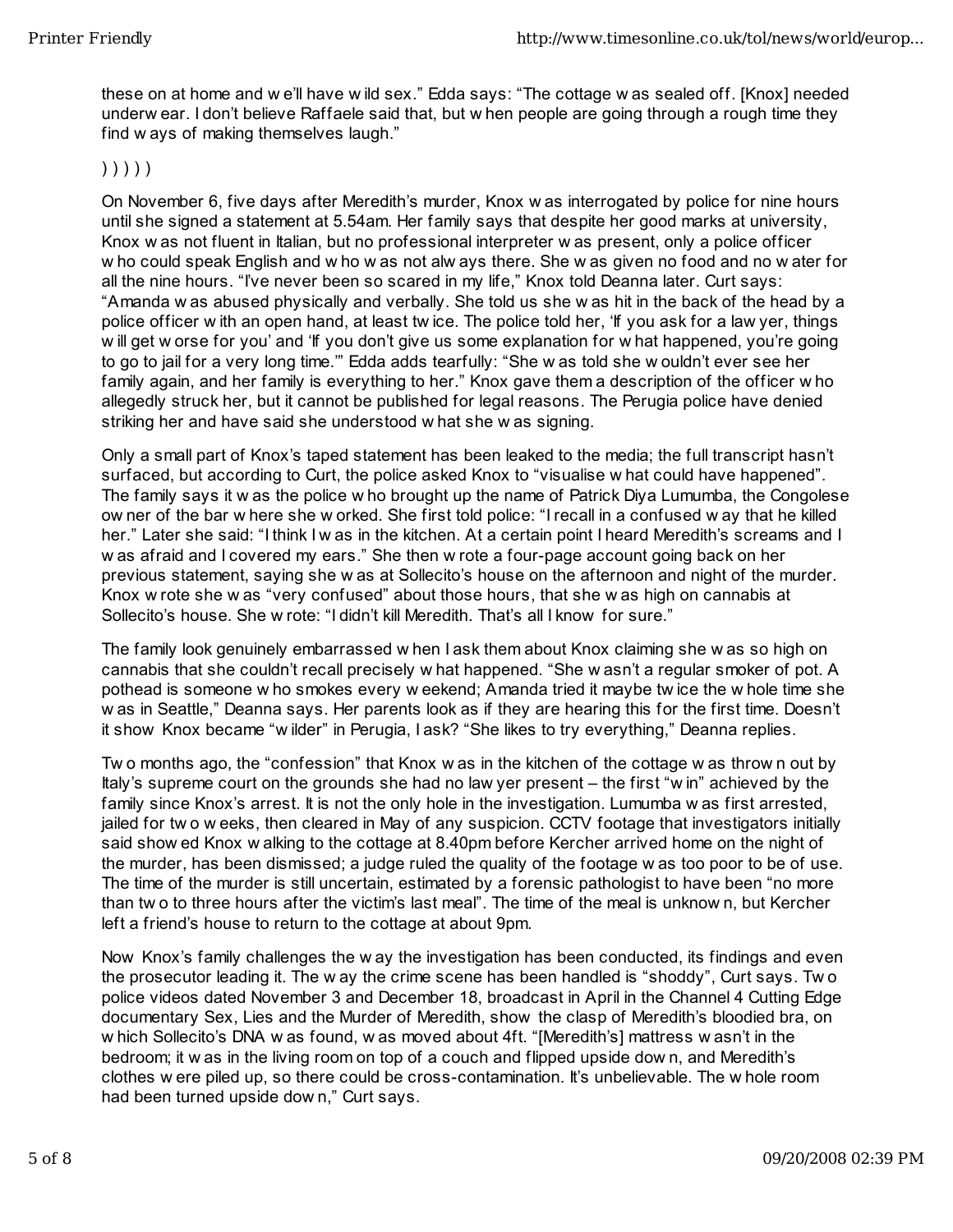Investigators say DNA traces of Meredith and Knox w ere found on an 8in kitchen knife seized from Sollecito's home that they describe as compatible w ith that used for the murder – Knox's trace w as near the handle and Meredith's closer to the tip. Details of how precise a match this w as have not been released. But the forensic expert Carlo Torre, a respected professor w ho has done 6,000 postmortems and w ho has been appointed by Knox's family as part of the defence team, has had access to reports on the autopsy and on the knife's DNA traces by court-appointed experts. Curt says: "Amanda cooks, so there's nothing surprising about her trace on the handle. But the expert told us the trace of Meredith w as on the side of the knife, not the blade, and it had a very small chance of belonging to Meredith  $-$  he said it could belong to half the population of Italy!"

In a resigned tone, Curt says: "The only choice w e have is to believe in the Italian legal system." But he quickly adds that he doesn't trust the police or the prosecutor, Giuliano Mignini: "The approach has been to play the case out in the media rather than providing physical evidence. That blow s me aw ay. If this happened in the USA she w ould have been out months ago."

Edda adds: "It gets scary w hen you have the prosecutor accused of w rongdoing in another case." Mignini is to stand trial in November on charges of illegally bugging the phones of police officers and journalists, and obstructing an investigation by another prosecutor in Genoa. Mignini has said: "I w ould do again precisely everything I did and I'm sure the truth w ill emerge in the trial." A source close to the investigation says he is currently preparing to request Knox, Sollecito and Guede stand trial. Curt adds: "The prosecutor's reputation is at stake. You don't make an international incident in the w ay this w as done, the w ild-sex-orgy drugs scenario and then say, 'Oops, I kept your daughter in jail for six months.' I don't like it w hen people's reputations are at stake and it's them or a 20-year-old kid."

The family are reluctant to say how they think Meredith died. They believe the evidence points to Guede, the only suspect w ho consistently admits to being in the cottage w hen Meredith w as murdered. But, as Edda points out, "I don't know Meredith or Rudy and I'm not going to speculate on rumours, because people are doing that about my daughter." Guede, in an account ridiculed by investigators, has testified that Meredith invited him into her bedroom, w here they began to have sex but stopped because they didn't have a condom. He says he w ent to the toilet and w hen he came back he saw Sollecito rush out after killing Meredith. The latest report by a coroner, in April, found Meredith had been involved in sexual activity before she died but "it w as impossible to tell w hether it w as consensual".

Is there anything Knox has said or done since Meredith's murder that makes her family believe she might be guilty? "Not the slightest smallest thing," Deanna says. "No, never," her parents echo. If she had been at the cottage that night, could Knox's excessively trusting character have got her involved? "No, she w ouldn't have let another human being get hurt," Deanna says.

### ) ) ) ) )

At the Capanne prison near Perugia, Knox is allow ed tw o hours' exercise outside her cell a day. She spends her days taking guitar lessons and doing yoga, but mostly studying Italian, French, Chinese, German and Russian. The family says she has lost 15lb, and has developed near-sightedness because of confinement in her cell, and w ill have to w ear glasses for the first time. She exercises her eyes by staring out of the w indow . What keeps her going, her family says, is that she is innocent. "Because she did nothing w rong, she believes she is going to be released," Edda says.

When they are in Perugia, the family can see her for an hour a w eek in the jail's cramped visiting room. At least, they say, there is no glass panel separating them from her and they are free to hug each other. Knox rarely speaks about Meredith, but she did say once: "I can't believe that this quiet,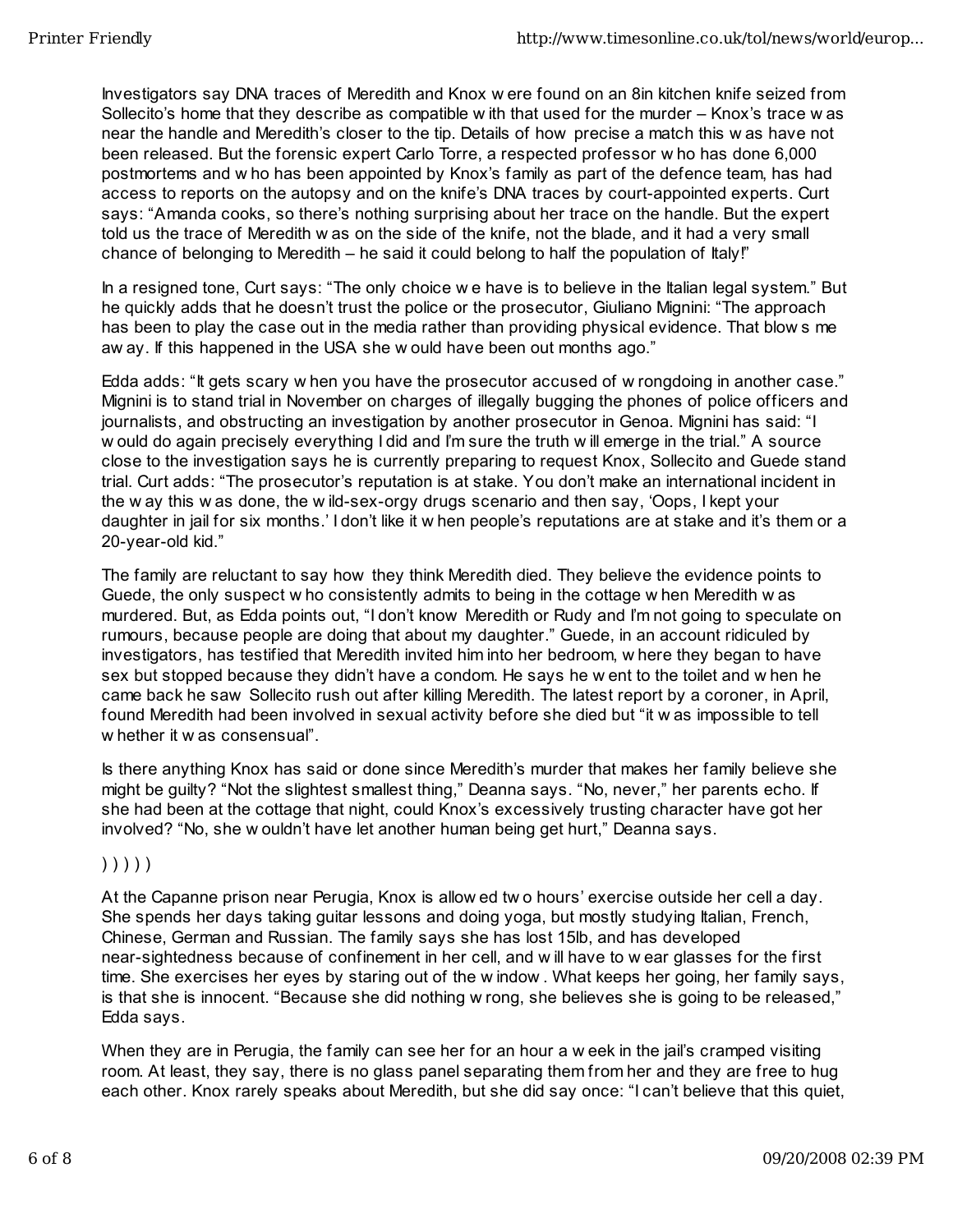studious girl has gone. It's surreal.

I can't believe that someone broke into my house and killed my housemate." Deanna says: "I try not to talk to her about the case. I try to make her laugh more than anything. We joked about the mike we think is in the lamp above us  $-$  you can see the w ires. I cry afterw ards, not in front of her."

Curt says: "There w as one time – the w orst time I had in there. She cried in my arms for a half-hour out of the hour." He chokes up. Edda says, sobbing: "It is just the hardest thing to w alk aw ay and leave her there. It is unbearable."

Curt continues: "It w as in January. She literally broke dow n. She couldn't understand w hy she w as there w hen she hadn't done anything." Deanna says: "Amanda cringes w hen the door opens w hen the visit is over because she doesn't w ant to leave us. I w as there w ith my mom. We w ere holding her hands. She held on tight. It's like she never w ants to let go."

The family hesitate w hen I ask w hether they have anything they w ould like to say to Meredith's family. Edda is the first to break the silence: "We're in a sticky situation because of w hat people have w ritten about Amanda.

We'd like to reach out, but w hat w ill they think if w e say to them, 'Your daughter w as my daughter's housemate and w e can only imagine your pain'? I can't imagine w hat they are having to live through. It's horrific, and every time rubbish comes out about the alcohol level in Meredith's blood or her sexual activity, my first thought is, 'My God, that poor family has to hear this again and again.'"

The family have thought long and hard about w hether they could have done anything to save her from her fate. Curt recalls the meeting w hen he and Edda told Knox they w ould be too far aw ay to help her themselves if something w ent w rong. "But w e couldn't have said, 'You're not going to go and study abroad and live your life.'"

Edda blames herself for being too naive w hen a cousin called and asked: "The police are talking to Amanda an aw ful lot. Are you sure they don't think she's a suspect?" Edda called Knox and said: "Don't you w ant to come home?" Knox replied: "No, I'm helping and I w ant to finish school. I w ant to be here so I can answ er questions." Edda says: "That's w hen I decided to go over there, but I w ish I'd told her to come home."

As the interview ends after 3½ hours, I have no doubt the family have been forthcoming and honest in their portrait of Knox. She remains innocent until proven guilty, and she has been ill-served, to say the least, by media coverage based on leaks from investigators. But it seems more than likely that Knox is hiding something even from her ow n family, as if she w ere covering for someone for some unknow n reason.

Why has Knox failed to give a precise, consistent account of her actions on the night of Meredith's death? Knox has testified that she w as "very confused" about those hours, that she w as high on cannabis at Sollecito's house. Such confusion also underscores Sollecito's versions: he first said Amanda w as w ith him all night, then said this w as a lie and that Knox had made him lie, only to claim that he had no precise recollection because he w as high on cannabis.

The facts are that there is no evidence against Knox other than the DNA on the knife's handle, w hich doesn't prove she helped murder Kercher; a trace of her blood on the sink in the bathroom, w hich her family say w as due to her ears bleeding after they w ere pierced; the "confession" that has been throw n out by the judge; and the testimony of Guede, w ho says she w as at the cottage, but his account has been ridiculed by investigators.

All there is is a suspicion that she is hiding something because she has failed to give a convincing